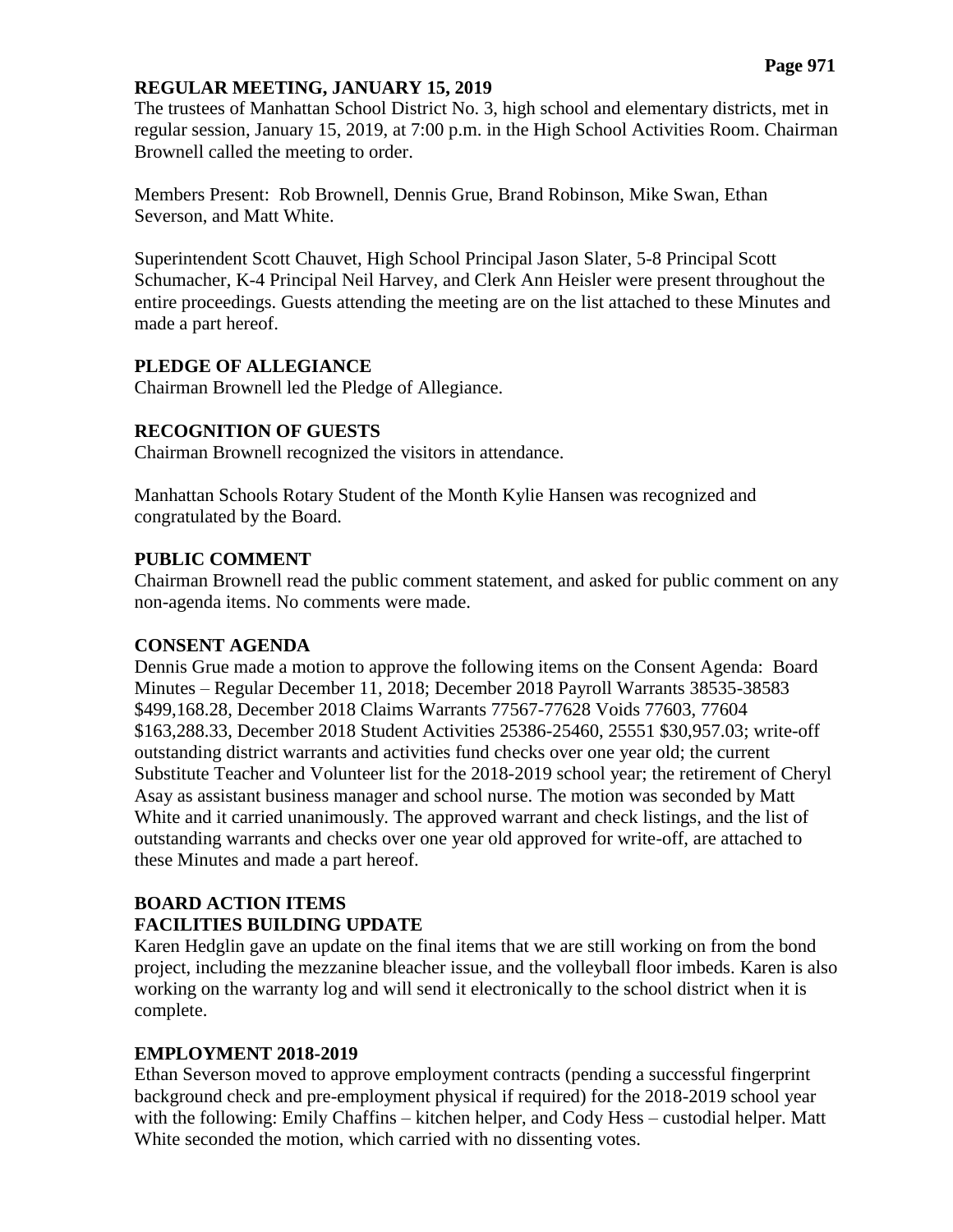Mike Swan moved to approve the discretionary leave request from Amanda Swenson as proposed. The motion was seconded by Dennis Grue and it carried unanimously.

Dennis Grue moved to approve the termination of Alyssa Dodd during her probationary period as custodial helper. Ethan Severson seconded, which carried unanimously.

# **RETIREMENT AGREEMENT**

Brand Robinson made a motion to approve the Retirement Agreement as proposed with 5-8 Principal Scott Schumacher effective June 30, 2019. The motion was seconded by Matt White and it carried with no dissenting votes. The Retirement Agreement is attached to these Minutes and made a part hereof.

# **SARTAIN LAND TRANSFER REQUEST**

The Board tabled the land transfer request decision that they discussed at the December 2018 Board meeting until the February Board meeting.

# **BOARD INFORMATION ITEMS**

# **ANNUAL SCHOOL ELECTION – MAY 7, 2019**

District Clerk Ann Heisler reviewed the annual school election calendar and key dates with the Board. The Annual School Election will be held on Tuesday, May 7, 2019. The two Trustees who are up for re-election are Rob Brownell and Brand Robinson. Nominating Petitions for the open positions must be filed with the District Clerk by March 28, 2019, in order for the candidate's name to appear on the ballot.

## **MHSA ANNUAL MEETING PROPOSALS**

High School Principal Jason Slater reviewed the MHSA Proposals that will be voted on at the 2019 MHSA Annual Meeting on Monday, January 21, 2019.

## **STANDARDS-BASED GRADING INFORMATION SESSION**

The district will be hosting an informational session on Standards-Based Grading on Tuesday, January 29, 2019 in the high school activities room. The speaker will be Melissa Tovaas from MECC, the Montana Education Curriculum Consortium. The meeting is open to the community.

## **PRINCIPALS' REPORT**

K-4 Principal Neil Harvey, 5-8 Principal Scott Schumacher, and High School Principal Jason Slater updated the Board on upcoming events and activities in each of their schools, as well as the projects they have been working on.

## **SUPERINTENDENT'S REPORT**

Superintendent Chauvet gave a report to the Board on the following topics:

- 1. The Manhattan School District is scheduled for an OPI Special Education Monitoring review in February 2019.
- 2. The walking track rules and procedures are currently being discussed and will be posted soon.
- 3. Special Thanks to Assistant Maintenance Supervisor Mark Longie for stepping up while other key custodial staff members were gone.